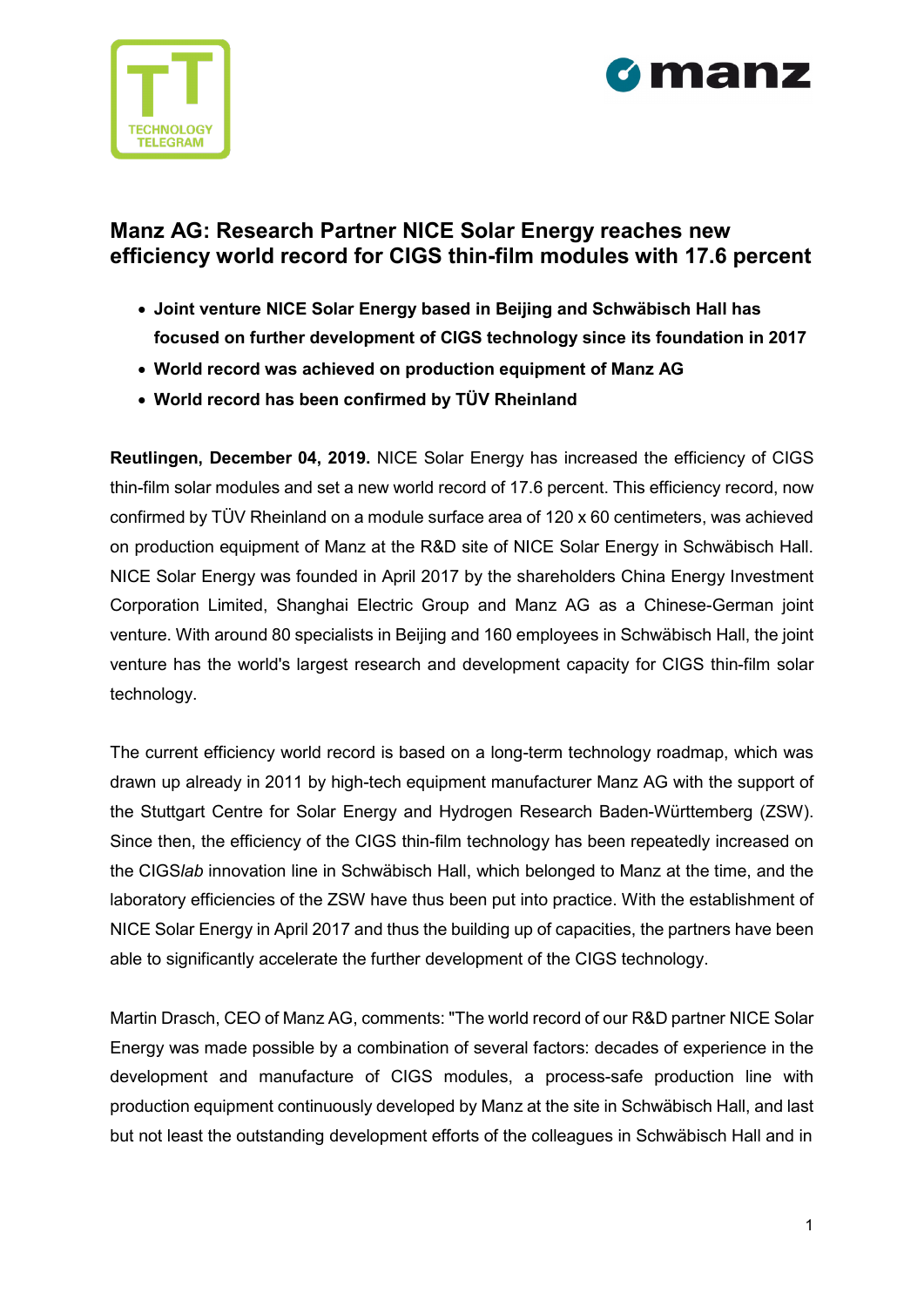



Beijing, and thus the unprecedented intercontinental cooperation of our Chinese-German team in the industry".

Even with the now achieved world record efficiency of 17.6 percent on module size, CIGS thinfilm technology continuous to have great potential for further increases in efficiency: The highest efficiency achieved so far on cell surface is 23.35 % and marks the limit of what is currently feasible. Increases in efficiency on the module surface, in conjunction with even more efficient production processes, will enable to produce even more cost-efficient CIGS thin-film solar modules in the future. The specific advantages of the CIGS technology include a short energy recovery time, a favorable temperature coefficient for use in hot climates and a wide range of applications for building-integrated photovoltaic applications.

China's largest production site for CIGS thin-film solar modules – the so-called CIGS*fab* – is currently being built in Chongqing in central China. This has an annual production capacity of 306 megawatts and is equipped with production equipment from Manz.

## **Figure 1:**